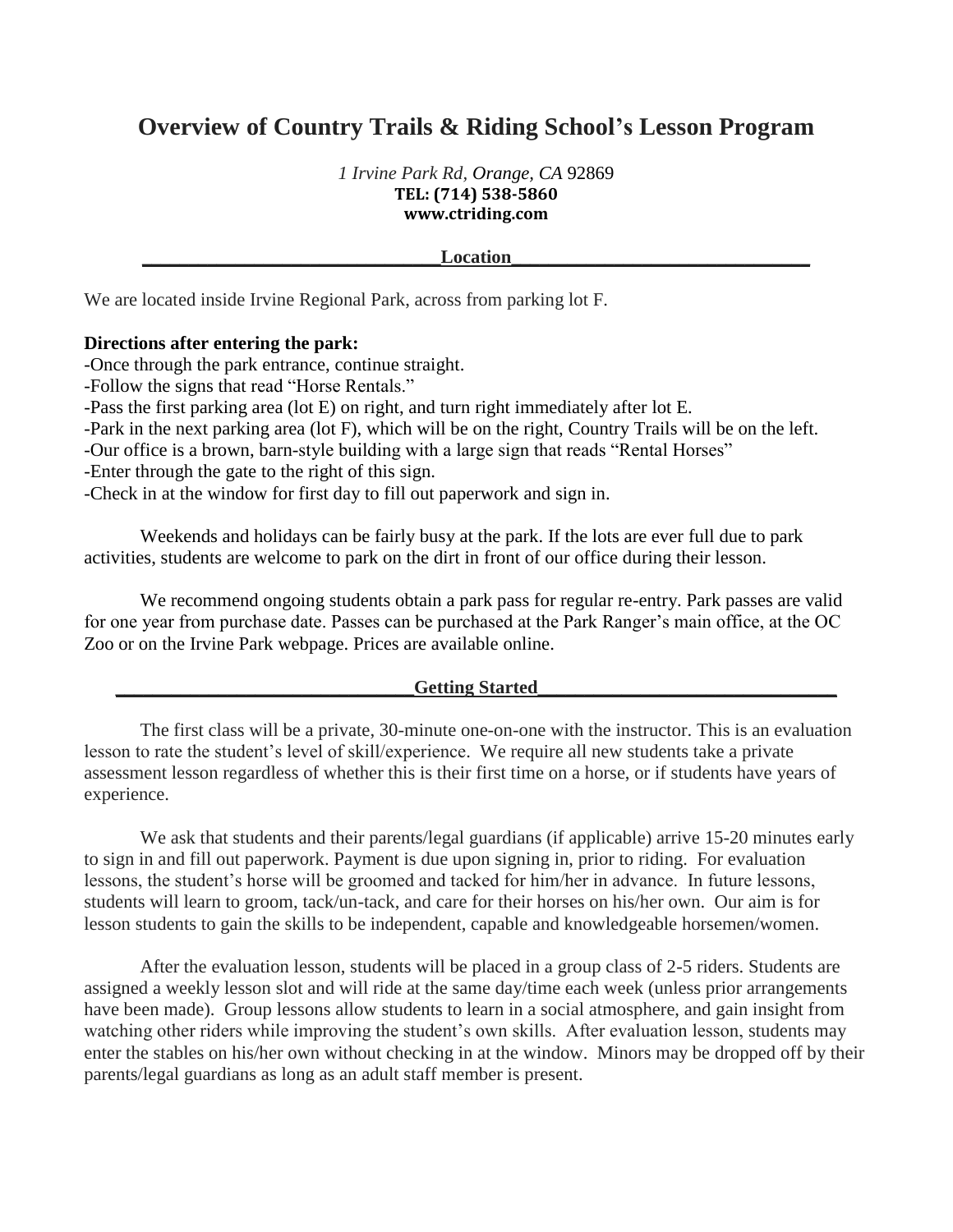Country Trails & Riding School offers a comprehensive lesson program; students will learn many other aspects of horse care in addition to horseback riding. Students must arrive 30 minutes prior to their scheduled ride time to learn/practice retrieving their horse from his/her stall, grooming, tacking, and other related skills. Students must also allow 30 minutes after their lesson to clean/return their equipment, groom/bathe their horse, and tidy their grooming area. Lessons are two hours in their entirety, one hour of riding and a half and hour before and after for horse care.

Our philosophy is that we strive to foster a passion not just for horseback riding, but for horses as a whole. We believe that participating in grooming and horse care is essential for creating a wellrounded horseman/woman. Our student's find that the discipline, patience and work ethic applied to horses often benefits them in many other aspects of life. We offer an active volunteer program for ongoing students enrolled in lessons. Volunteers gain an enriched experience in horse care, stable management, and assisting other students. Please discuss with a staff member for more details about eligibility for participation.

We encourage parents to stay and watch lessons, however, for liability and safety reasons, parents are not allowed to assist with or handle the horses. We have a pergola by our arena (where the students ride) and we also have seated areas for guests to view the class. Students that are dropped off must be picked up 30 minutes after the end of their scheduled ride time, unless prior arrangements have been made. Students and volunteers must be picked up by closing, or parents/legal guardians will incur a "late-pickup-fee" of \$20 per every 15 minutes after closing. We cannot leave students at the barn without an adult staff member present.

#### **Make-Up Lessons**

Should a scheduling conflict arise with a student's regular ride time, please inform us in advance if the student is not able to attend their lesson. Excused absences from their scheduled lesson time will result in a "make-up lesson". Students are required to promptly schedule a make-up lesson at an alternate time from their regular weekly lesson time. Make-ups must be redeemed within four weeks of the missed date. Make-ups will no longer be honored after four weeks. Country Trails will not provide refunds for unused make-up lessons. If you are having trouble getting caught up please inform us and we will work out some options for you.

We understand that extenuating circumstances happen, and that riders may fall ill the day of their lesson. We ask that students call to inform us with as much notice as possible so that we can make arrangements for their horse to be exercised/for other riders to have the opportunity to fill the spot. Cancellations made with more than 24 hours in advance will result in a make-up lesson. Cancellations made with less than 24 hours advance will be considered on a case-by-case basis. Unless there is an emergency, calling 1-2 hours prior to class to cancel is insufficient notice, and will result in a missed lesson without a make-up. Lessons missed without any advanced notice will not result in a make-up.

In the event of a holiday, inclement weather, emergency, or unforeseen event that results in barn closure during a student's scheduled weekly lesson time, students are required to schedule a make-up lesson at an alternate time. Country Trails will not provide refunds for unused make-up lessons.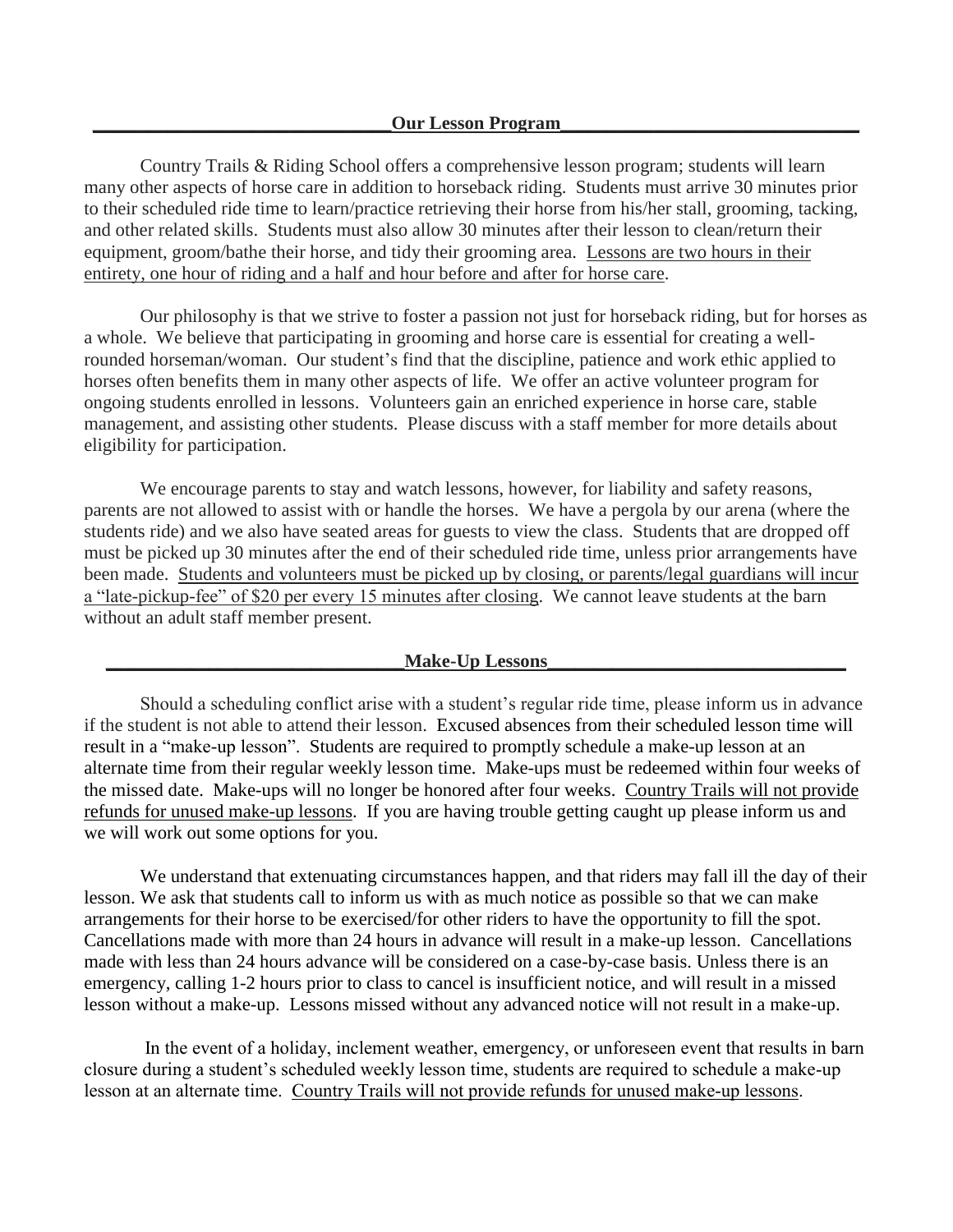Like many sports, horseback riding requires specific attire and equipment. It is imperative that students wear proper footwear at all times. We require equestrian boots made of real leather by the student's first lesson. Riding boots can be purchased at a local tack store/western wear store (Hitch N' Post, Dover, Canyon Tack and Feed, American Horse Products, Boot Barn). Boots may also be purchased online, but we strongly suggest that students purchase from an equestrian website (Horse.com, StatelineTack.com, Smartpak.com, etc). A few popular name brands of footwear we recommend include Ariat, Justins, and Tredstep. Please note that department stores and other shoe stores (Macy's, Payless, etc.) do not carry equestrian footwear. Students wearing improper footwear or boots not designed for equestrian sport will not be allowed to ride.

We offer two styles of riding at Country Trails: English and Western. Both riding styles require distinct apparel for the rider's comfort and to aid the rider's position in the different types of saddles. We recommend that Western riders wear long, comfortable jeans and Western (cowboy) boots or paddock boots. We suggest that English riders wear breeches and tall boots, or paddock boots with chaps. Leggings are not appropriate or safe for horseback riding as they give no traction in the saddle.

As a student advances in his or her skills, we may ask him or her to purchase other equipment if needed to help advance his or her riding level and experiences on horseback (such as spurs, gloves, chaps, etc). We have helmets, grooming supplies, tack, and other necessities available for our riders at our facility. Students are always welcome to purchase their own grooming equipment and helmets, but it is not required. If you have questions on where to purchase equestrian apparel, please feel free to ask!

## **Our "Whole Horse" Approach**

As mentioned, our philosophy is to foster a passion not just for horseback riding, but for horses as a whole. We strive to educate our students in general knowledge of horse anatomy, first aid, behavior, equipment, nutrition, and much more. In the event of weather conditions that are unsafe or unsuitable for riding, (such as rain, extreme wind, muddy/slippery riding areas from previous rain), we utilize the opportunity to hold classes on equestrian-related skills aside from riding.

During an "un-mounted" lesson, class will be held for one hour instead of two hours. Students should arrive at their regular ride time, unless otherwise specified. Our instructors will lead the class in an enrichment lesson that may include activities such as viewing equestrian competition footage, caring for equipment, preparing horse medications, active discussions about horse breeds, and much more. Because we view un-mounted lessons as crucial to creating well-rounded equestrians, please note that we will not allow students to schedule a make-up riding lesson instead of attending an "un-mounted" lesson.

In the case of extreme weather, emergency, or some other unforeseen event that results in barn closure, we will call to notify students with as much advance as possible. If we are unable to reach you, we will leave a detailed voicemail to inform students of the situation. Please pay attention to whether we are holding a non-riding class or if we are canceling lessons for the day. We ask that students call back to confirm that they will still be attending an "un-mounted" class, or, in the event of a barn closure, to schedule a make-up.